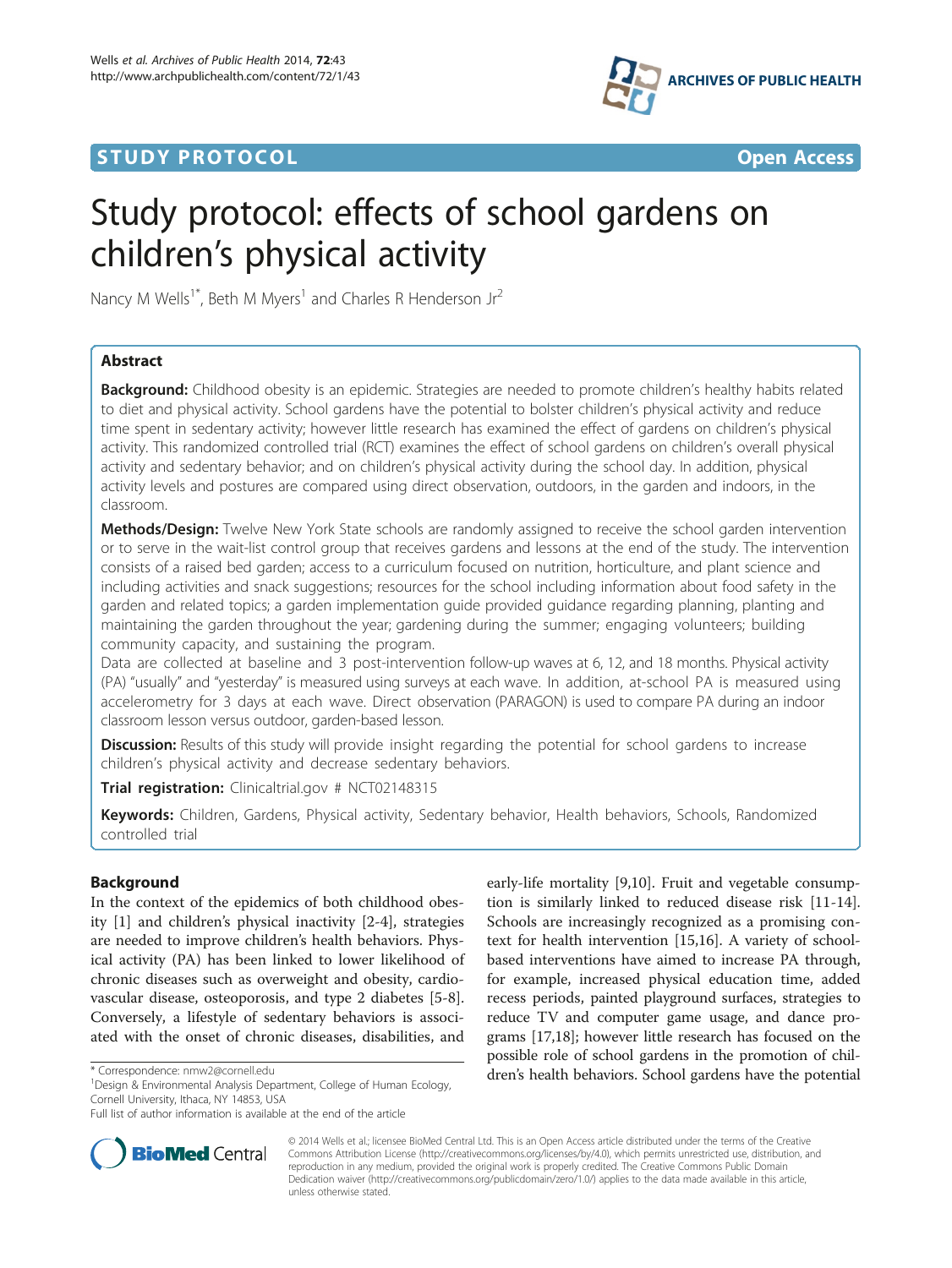to affect both PA behaviors and dietary intake as well as to contribute to learning outcomes [\[19,20](#page-4-0)].

School gardens typically include an instructional garden plot and accompanying garden-based lessons. Gardens have been used to teach a variety of subjects including science, environmental studies, nutrition, language arts, and math [\[20](#page-4-0)]. While we know that time outdoors is a strong predictor of physical activity [[21,22](#page-4-0)], there is need for research explicitly examining the effects of school gardens on children's PA, using valid, objective measures of PA. Gardens may increase PA by bringing typically indoor, sedentary activities outdoors and by engaging children in hands-on, garden-based learning tasks.

# Research questions

This project addresses the following specific research questions (adjusting for relevant sociodemographic variables):

- 1. Is there an effect of school gardens on children's overall PA and sedentary behavior, as measured by self-report survey?
- 2. Is there an effect of school gardens on children's PA levels during the school day, as measured with accelerometry?
- 3. In a within-subjects comparison, does PA, measured by direct observation, differ during an indoor classroom lesson versus during an outdoor garden lesson?

# Methods/Design

# Study design

The study is a 2-year, randomized controlled trial, with baseline and three follow-ups at  $~6$  months,  $~12$  months, and  $~18$  months (see Figure [1](#page-2-0)). Schools are randomly assigned either to receive the garden intervention or to serve in the wait-list control group that receives the garden and garden-based curriculum at the end of the study. For both intervention and control schools, the receipt of a school garden is an incentive for participation. The study is registered with ClinicalTrials. gov, #NCT02148315. The research design and methods were deemed exempt by Cornell University's Institutional Review Board (IRB).

# Intervention

This study piggybacks on the larger, Healthy Gardens, Healthy Youth (HGHY) 4-state study of school gardens' effects on diet and related outcomes that, through USDA funding, provides the garden and curricula intervention. Classes in the garden intervention group receive: a) a  $4' \times 8'$ raised bed garden kit; b) an educational toolkit containing lessons focused on nutrition, horticulture, and plant science (11 lessons for grades 4–5 in Year 1; and 9 lessons for

grades 5–6 in Year 2), activities (e.g., songs, tastings, observations, journaling, role playing), and suggested recipes; c) a garden implementation guide that provides instruction on topics such as: how to plan, plant, and maintain the garden; gardening during the summer; engaging volunteers; building community capacity; and sustaining a school garden program; and d) on-line video training and documentation on how to use the toolkit. Lessons are led either by the classroom teacher or a Cooperative Extension Educator. Classrooms in the control group receive a garden and access to the educational toolkit after completion of data collection.

#### Setting, sample size, design and randomization

School principals were approached by local Cooperative Extension educators. Data are collected in New York State elementary schools that do not already have garden and have, at least, 50% of students qualifying for free or reduced price meals (FRPM). During the study enrollment process, 30 New York State schools were screened for eligibility. Of the 30 schools, 19 met the inclusion criteria and were randomly assigned to intervention  $(n = 10)$ or control  $(n = 9)$ . Data are collected at four time points (waves) during the project: a baseline assessment, and at three follow-ups. During each wave, we track the expected loss of schools and students (Figure [1\)](#page-2-0) across the study. Fourth and fifth grade students (ages 8–12 at baseline) participated in this study.

# Compliance with CONSORT

CONSORT guidelines [[23,24\]](#page-4-0) will be followed for presentation of results from randomized controlled trials. We will summarize the flow of both schools and individuals through the trial.

#### Data collection methods

Children's PA is measure in three ways: 1) the Girls Health Enrichment Multi-site (GEMS) Activity Questionnaire (GAQ); 2) Accelerometry; and 3) Direct Observation; with each measure corresponding to one of the research questions.

#### Activity questionnaire

The GAQ [\[25](#page-4-0)] is administered in the classroom to measure children's overall physical activity and sedentary behavior. The GAQ, which is derived from the Self-Administered Physical Activity Checklist (SAPAC), has been validated with heart rate ( $r = .57$ ,  $p < .001$ ) and accelerometry ( $r = .30$ ,  $p < .001$ ) with 125 5<sup>th</sup> graders [[26](#page-4-0)]. The GAQ gathers information about children's PA and sedentary activity "yesterday" and "usually" in 28 sports and PAs (e.g., bicycling, volleyball, gymnastics) and 7 sedentary activities (e.g., watching TV or videos; playing computer games; playing board games; listening to music).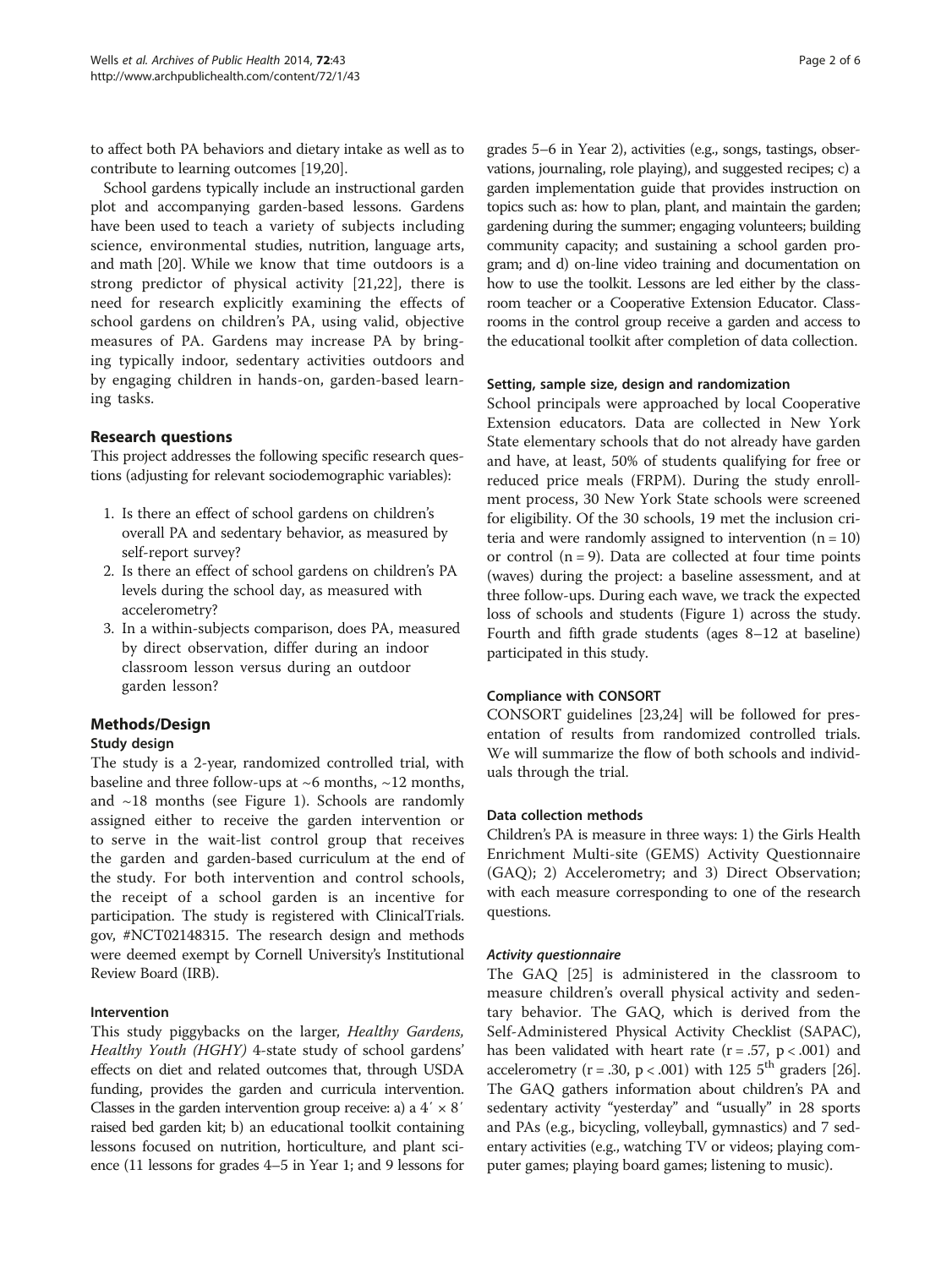<span id="page-2-0"></span>

#### Accelerometry

Children wear Actigraph GT3X + or GT1M accelerometers during the entire (~6 hour) school day. In use with children, accelerometry data are highly correlated with energy expenditure  $(r = .86, .87)$ , oxygen consumption  $(r = .86, .87)$ , heart rate  $(r = .77, .77)$ , and treadmill speed

 $(r = .90, .89)$  [[27,28](#page-4-0)]. In the morning, trained Cooperative Extension educators or University student research assistants distribute the accelerometers to the children and record the belt numbers and time of day. With assistance, children attach the accelerometers to their waists with an elastic belt and plastic buckle and are instructed to follow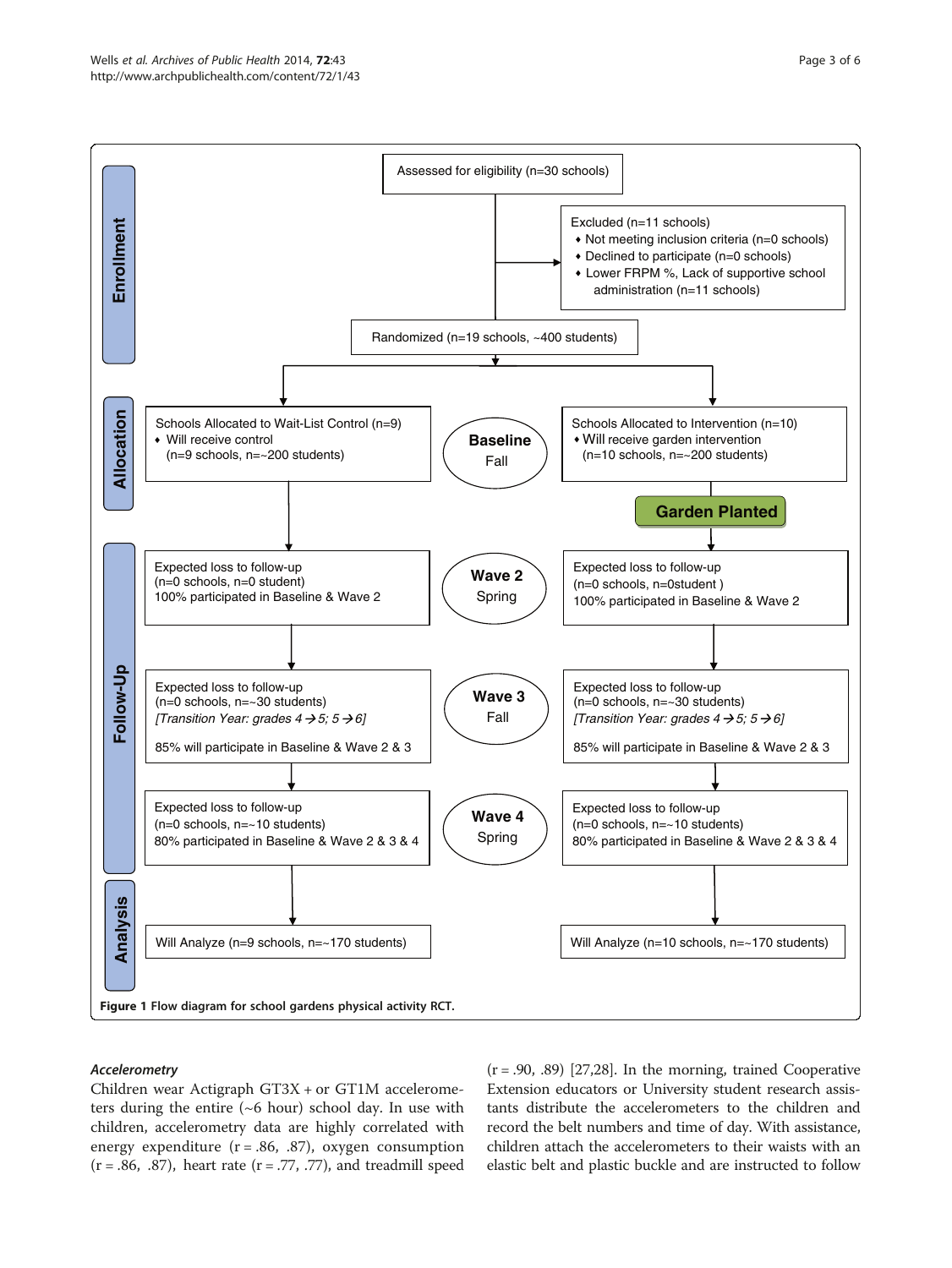their normal routine. Teachers are given instructions on how to ensure children properly wear the accelerometers for the entire school day. At the end of each school day, classroom teachers collect the accelerometers and record the time of day. This procedure is followed for three days at each of the four waves of data collection.

#### Direct observation

To characterize children's movements and postures during a garden lesson compared to a classroom lesson, the Physical Activity Research & Assessment tool for Garden Observation (PARAGON) [[29](#page-4-0)] is employed. PARAGON's overall test-retest reliability is .94. An Ebel of .97 (and percent agreement 88%) indicates strong inter-rater reliability [[29](#page-4-0)]. The five primary PA codes (lying, sitting, standing, walking, vigorous activity) used in PARAGON are based on Behaviors of Eating and Activity for Children's Health (BEACHES) PA coding and were validated using heartrate monitors and accelerometers [\[30](#page-4-0)[,31\]](#page-5-0); and by convergent validity with accelerometry [[29\]](#page-4-0).

#### Process measures

To record the fidelity of the intervention delivered to each intervention class, a "garden records" survey is completed by the Extension Educator. Garden records are completed at each intervention wave and include: fruits and vegetables (FV) planted, FV harvested, the methods employed to distribute FV, and the lessons delivered to the class.

#### Statistical models and data analysis strategy

Treatment (control versus intervention) and time of assessment (Waves 1–4) are core fixed classification factors. The sampling design results in a nested structure. Schools are nested within fixed factors built into the sampling design—urban/rural status; classrooms are nested within schools, and children within classrooms. These 3 classification factors are regarded as random. Other classification factors and covariates that will be included in models, or at least examined for inclusion, include sex, race/ethnicity, and age of child, and school-level, and classroom-level characteristics. An important focus of analysis will be on the contextual effects of classrooms and schools and the moderation of the effects of the intervention by these contexts. Time in PE and recess are key classroom-level covariates.

The 3 research questions will be examined in models of the preceding type. The examination of treatment effects focuses on the treatment–time interaction. We will also examine in detail whether treatment effects are stronger for or limited to certain child or contextual characteristics. Important sociodemographic variables such as sex and ethnicity of the child will be included in the models irrespective of their moderating effects and the treatment differences adjusted for these variables.

The primary analyses will make use of general linear mixed model methods and their extensions to examine the research questions. The focus will be on (1) full model specification to account for all sources of variation, and a full examination of interactions among model factors, including examination of homogeneity of regressions to understand interactions between classification effects and covariates; (2) mixed models to take into account variances associated with children and families as well as classrooms, schools, and communities, to analyze random regressions associated with children and other levels of the analysis, and to examine contextual effects of classrooms and schools; (3) mixed models (including repeated measures and growth curves) to analyze multiple assessments on children; (4) generalized models to analyze dichotomous outcomes with binomial error distributions and count data assumed to have Poisson or negative binomial distributions; and (5) semi-parametric methods to model relations between variables without requiring a specific functional form. Generalized models will be analyzed in mixed model form when random factors are included.

Accelerometry data are scored using ActiLife6 software. Thirty-second epochs [[32\]](#page-5-0) are converted into minutes and proportions of time spent in each of the four levels of PA: 1) sedentary, 2) light PA, 3) moderate PA, 4) vigorous PA; and moderate-to-vigorous PA (MVPA) using child-specific cut-points [[33,34\]](#page-5-0).

# Statistical power

Power calculations carried out for the original grant application indicate sufficient sample size to detect meaningful treatment mean differences at the level of a 2-way interaction for outcomes.

# Discussion

The limitations of this study include a focus on New York State youth, which limits generalizability. In addition, the garden intervention is examined holistically, so the specific activities that may be linked to increases in PA levels are not identified.

Results of this RCT will fill a gap in research literature and may provide insight regarding the potential for school gardens to increase children's physical activity and decrease sedentary behaviors. By employing random assignment, using multiple measures, and providing longitudinal data over a 2-year period, this study will be the first to assess rigorously causal links between school gardens and children's physical activity.

#### Abbreviations

RCT: Randomized controlled trial; PA: Physical activity; FRPM: Free and reduced price meals; HGHY: Healthy gardens healthy youth; GEMS: The Girls Health enrichment multi-site study; GAQ: GEMS activity questionnaire; SAPAC: Self-administered physical activity checklist; PARAGON: Physical activity research & assessment tool for garden observation; FV: Fruit and vegetables; MVPA: Moderate-to-vigorous physical activity.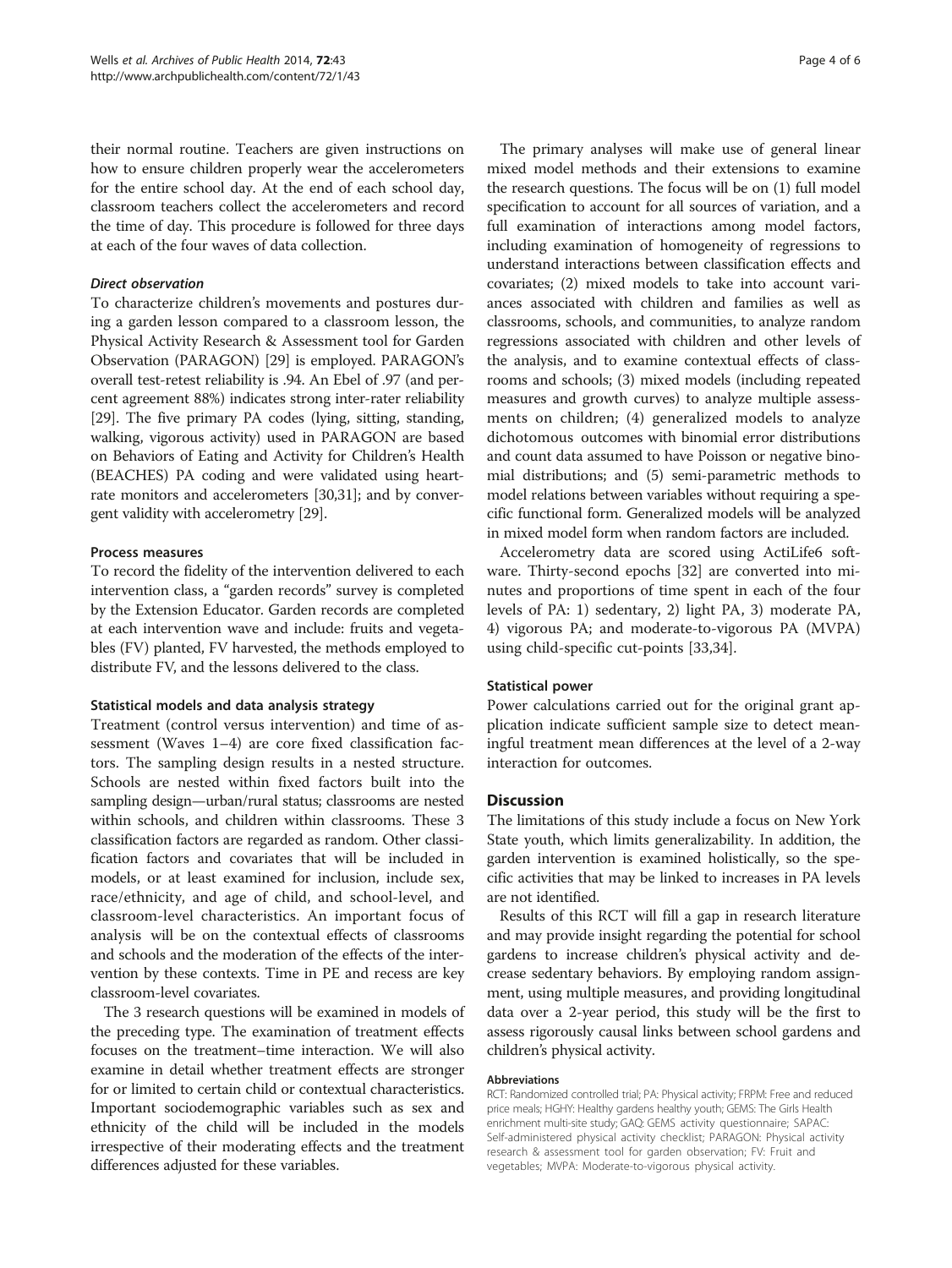#### <span id="page-4-0"></span>Competing interests

The authors declare that they have no competing interests.

#### Authors' contributions

NW conceived of the study. NW, BM, and CH were applicants for funding. NW and BM developed the measurement plan; CH developed the analytic strategy. All authors participated in drafting the protocol and approved the final protocol.

#### Acknowledgements

We thank the New York Extension Educators throughout the State as well as our Cornell University Cooperative Extension colleagues, Gretchen Ferenz and Caroline Tse, who assist with this study. Thanks also go to our partners in the larger Healthy Gardens, Healthy Youth project, from Washington State University, Iowa State University, and the University of Arkansas. This project is funded in part by the Robert Wood Johnson Foundation through its Active Living Research Program (#69550). Federal funding was provided by the U.S. Department of Agriculture (USDA) through the Food & Nutrition Service (FNS) People's Garden pilot program (Project #CN-CGP-11-0047) and by the Cornell University Agricultural Experiment Station (Hatch funds) (#NYC-327-465) and Cornell Cooperative Extension (Smith Lever funds) through the National Institutes for Food and Agriculture (NIFA), USDA. Additional funding for this study of gardens and physical activity came from: Cornell University's Atkinson Center for a Sustainable Future (ACSF); The College of Human Ecology, Cornell University; and the Cornell Cooperative Extension Summer Intern Program.

The contents of this publication do not necessarily reflect the view or policies of the U.S. Department of Agriculture, nor does mention of trade names, commercial products, or organizations imply endorsement by the U.S. Government.

#### Author details

<sup>1</sup>Design & Environmental Analysis Department, College of Human Ecology, Cornell University, Ithaca, NY 14853, USA. <sup>2</sup>Department of Human Development, College of Human Ecology, Cornell University, Ithaca, NY 14853, USA.

#### Received: 20 June 2014 Accepted: 11 September 2014 Published: 8 December 2014

#### References

- 1. Ogden C, Carroll M, Curtin L, Lamb M, Flegal K: Prevalence of high body mass index in US children and adolescents, 2007–2008. J Am Med Assoc 2010, 303(3):242–249.
- 2. NASPE: Physical Activity for Children: a Statement of Guildelines for Children Ages 5–12. 2nd edition. Reston, VA: National Association for Sport and Physical Education; 2004.
- 3. Pate R, Freedson P, Sallis J, Taylor W, Sirard J, Trost S, Dowda M: Compliance with physical activity guidelines: prevalence in a population of children and youth. Ann Epidemiol 2002, 12:303–308.
- 4. Troiano R, Berrigan D, Dodd K, Masse L, Tilert T, McDowell M: Physical activity in the United States measured by accelerometer. Med Sci Sports Exerc 2008, 40(1):181–188.
- 5. Biddle SJ, Gorely T, Stensel D: Health-enhancing physical activity and sedentary behaviour in children and adolescents. J Sports Sci 2004, 22(8):679–701.
- Pate RR, Pratt M, Blair SN, Haskell WL, Macera CA, Bouchard C, Buchner D, Ettinger W, Heath GW, King AC, Krista A, Leon A, Marcus B, Morris J, Paffenbarger R, Patrick K, Pollock M, Rippe J, Sallis J, Wilmore J: Physical activity and public health: a recommendation from the Centers for Disease Control and Prevention and the American College of Sports Medicine. J Am Med Assoc 1995, 273(5):402.
- 7. Fletcher G, Balady G, Blair S, Blumenthal J, Caspersen C, Chaitman B, Pollack M: Statement on exercise: benefits and recommendations for physical activity programs for all Americans. A statement for health professionals by the Committee on Exercise and Cardiac Rehabilitation of the Council on Clinical Cardiology, American Heart Association. Circulation 1996, 94(4):857–862.
- 8. Boreham C, Riddoch C: The physical activity, fitness and health of children. J Sports Sci 2001, 19(12):915–929.
- Blair S, Brodney S: Effects of physical inactivity and obesity on morbidity and mortality: current evidence and research issues. Med Sci Sports Exerc 1999, 31:S646–S662.
- 10. Tremblay M, LeBlanc A, Kho M, Suanders T, Larouche R, Colley RC, Goldfield G, Gorber S: Systematic review of sedentary behaviour and health indicators in school-aged children and youth. Int J Behav Nutr Phys Act 2011, 8(1):98.
- 11. He F, Nowson C, Lucas M, MacGregor G: Increased consumption of fruit and vegetables is realted to a reduced risk of conronary heart disease: meta-analysis of cohort studies. J Hum Hypertens 2007, 21:717–728.
- 12. Lock K, Pomerleau J, Causer L, Altmann DR, McKee M: The global burden of disease attributable to low consumption of fruit and vegetabels: implications for the global strategy on diet. Bull World Health Organ 2005, 83(2):100–108.
- 13. Holman DM, White MC: Dietary behaviors related to cancer prevention among pre-adolescents and adolescents: the gap between recommendations and reality. Nutr J 2011, 10(1):60.
- 14. Carter P, Gray LJ, Troughton J: Fruit and vegetable intake and incidence of type 2 diabetes mellitus: systematic review and meta-analysis. BMJ 2010, 341:c4229.
- 15. Story M, Nanney MS, Schwartz MB: Schools and obesity prevention: creating school environments and policies to promote healthy eating and physical Activity. Milbank Q 2009, 87(1):71-100.
- 16. Centers for Disease Control and Prevention: School Health Guidelines to Promote Healthy Eating and Physical Activity. In MMWR. vol. 60. Atlanta GA: CDC & US Department of Health and Human Services; 2011:1–76. <http://www.cdc.gov/mmwr/pdf/rr/rr6005.pdf>.
- 17. Brown T, Summerbell C: Systematic review of school-based interventions that focus on changing dietary intake and physical activity levels to prevent childhood obesity: an update to the obestiy guidance produced by the National institute for Health and Clinical Excellence. Obes Rev 2008, 10:110–141.
- 18. Jago R, Baranowski T: Non-curricular approaches for increasing physical activity in youth: a review. Prev Med 2004, 39:157–163.
- 19. Ozer EJ: The effects of school gardens on students and schools: conceptualization and considerations for maximizing healthy development. Health Educ Behav 2007, 34(6):846–863.
- 20. Graham H, Beall DL, Lussier M, McLaughlin P, Zidenberg-Cherr S: Use of school gardens in academic instruction. J Nutr Educ Behav 2005, 37(3):147–151.
- 21. Ferreira I, van der Horst K, Wendel-Vox W, van Lenthe F, Brug J: Environmental correlates of physcial activity in youth – a review and update. Obes Rev 2006, 8:129–154.
- 22. Sallis J, Prochaska J, Taylor W: A review of correlates of physical activity of children and adolescents. Med Sci Sports Exerc 2000, 32(5):963–975.
- 23. Schultz K, Altman D, Moher D: CONSORT 2010 statement: updated guidelines for reporting parallel group randomised trials. BMJ 2010, 340(c332):698–702.
- 24. Moher D, Hopewell S, Schulz K, Montori V, Gotzsche P, Devereaux P, Elbourne D, Egger M, Altman D: CONSORT 2010 Explanation and Elaboration: updated guidelines for reporting parallel group randomised trials. BMJ 2010, 340:c869.
- 25. Treuth M, Sherwood N, Baranowski T, Butte N, Jacobs D, McClanahan B, Gao S, Rochon J, Zhou A, Robinson T, Pruitt L, Haskell W, Obarzanek E: Physical activity self-report and accelerometry measures from the Girls Enrichment Multi-site Studies. Prev Med 2004, 38:S43–S49.
- 26. Sallis J, Strikmiller P, Harsha D, Feldman H, Ehlinger S, Stone E, Williston J, Woods S: Validation of interviewer- and self-administered physical activity checklists for fifth grade students. Med Sci Sports Exerc 1996, 28(7):840–851.
- 27. Trost S, Ward D, Moorehead S, Watson P, Riner W, Burke J: Validity of the computer science and application (CSA) activity monitor in children. Med Sci Sports Exerc 1998, 30(4):629–633.
- 28. Freedson P, Miller K: Objective monitoring of physical activity using motion sensors and heart rate. Res Q Exerc Sport 2000, 71(2):21–29.
- 29. Myers B, Wells N: Children's physical activity while gardening: development of a valid and reliable direct observation tool. J Phys Act Health In Press.
- 30. Rowe P, Schuldheisz J, vander Mars H: Validation of SOFIT for measuring physical activity of first- to eighth-grade students. Pediatr Exerc Sci 2003, 9(2):136–149.